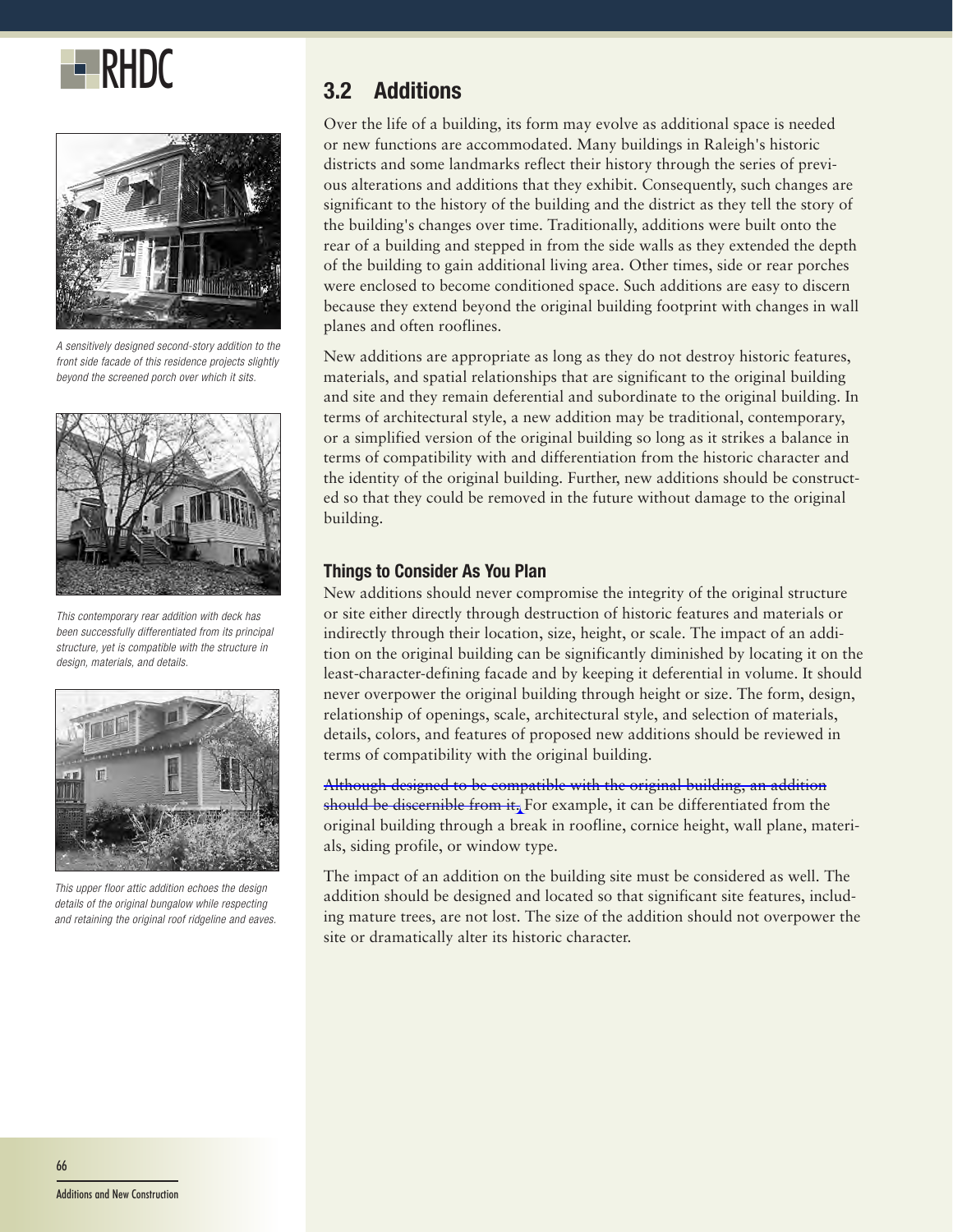

# **3.2 Additions: Guidelines**

- **.1** Construct additions, if feasible, to be structurally self-supporting to reduce any damage to the historic building. Sensitively attach them to the historic building so that the loss of historic materials and details is minimized.
- **.2** Design additions so that the overall character of the site, site topography, character-defining site features, trees, and significant district vistas and views are retained.
- **.3** Survey in advance and limit any disturbance to the site's terrain during construction to minimize the possibility of destroying unknown archaeological resources.
- **.4** Protect large trees and other significant site features from immediate damage during construction and from delayed damage due to construction activities, such as loss of root area or compaction of the soil by equipment. It is especially critical to avoid compaction of the soil within the critical root zone.
- **.5** It is appropriate to implement a tree protection plan prior to the commencement of construction activities.
- **.6** Locate a new addition on an inconspicuous face of the historic building, usually the rear one.
- **.7** Limit the size and the scale of an addition in relationship to the historic building so that it does not diminish or visually overpower the building.
- **.8** Design an addition to be compatible with the historic building in mass, architectural style, materials, color, and relationship of solids to voids in the exterior walls, yet make the addition discernible from the original.
- **.9** Design additions so that the placement, configuration, materials, and overall proportion of windows and doors are compatible with those of the historic building. Select exterior surface materials and architectural details that are compatible with the existing building in terms of composition, module, texture, pattern, and detail.
- **.10** It is not appropriate to construct an addition if it will detract from the overall historic character of the principal building and the site, or if it will require the removal of a significant building element or site feature.
- **.11** It is not appropriate to construct an addition that significantly changes the proportion of original built mass to open space on the individual site.
- **.12** It is not appropriate to construct an addition if the overall proportion of built mass to open space on its site will significantly vary from the surrounding buildings and sites that contribute to the special character of the historic district.



*Site features should be considered an integral part of a project when planning additions to buildings. Below, this new addition was carefully sited and constructed to retain two mature trees.*

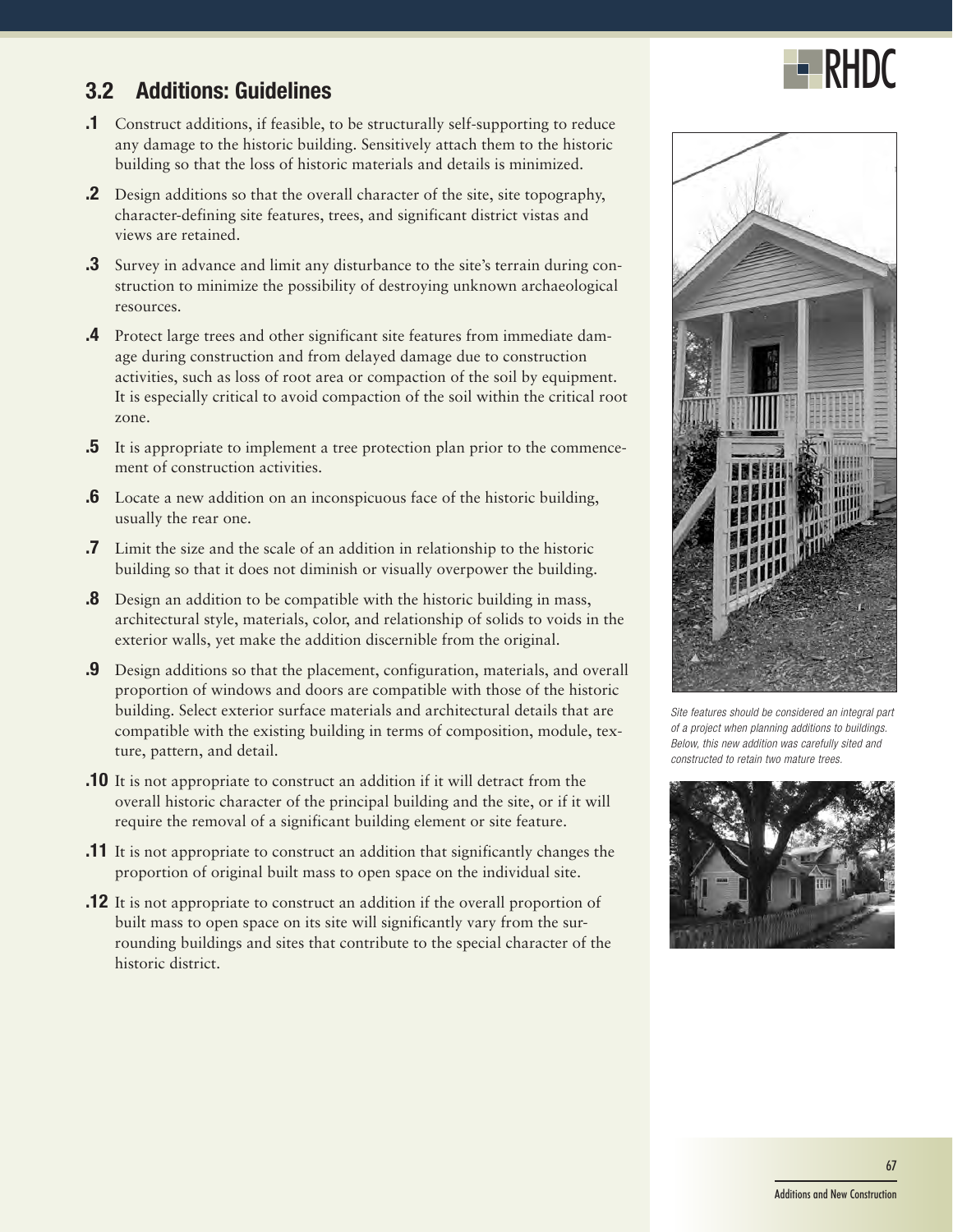



*This new residence achieves compatibility with its Oakwood neighbors through similarities in height, mass, proportion, and materials.*



*The compatible design of this new residence on a corner lot echoes the massing and the details of nearby Queen Anne–style structures.*



*Sensitive siting and massing of the condominium complex at New Bern Place make this large-scale project compatible with the scale and the character of its historic context.*

# **RHDC** 3.3 New Construction of Primary Buildings

New construction within a historic district can enhance the existing district character if the proposed design and its siting reflect an understanding of and a compatibility with the special character of the district setting and buildings. It can fill in the "gaps" in historic fabric from prior building losses and teardowns but special attention must be paid to ensure that the building footprint, massing, and scale of proposed new construction is compatible with the surrounding buildings that contribute to a district's special character. The introduction of compatible but contemporary new construction can add depth and contribute interest to the district.

### **Things to Consider As You Plan**

The compatibility of new site development with the district setting depends on its compatibility with characteristic district features as well as the retention of the specific site's topography and character-defining site features. Section 2, Site and Setting, should be useful in determining the compatibility of proposed site development within a historic district. The guidelines for various site features, including driveways, fences, lighting, garages, and plantings, apply to both existing site features and proposed development. Because buildings within the historic districts generally display a clear consistency in setback, orientation, spacing, and distance between adjacent buildings, the compatibility of proposed new construction siting should be reviewed in those terms as well as in terms of the special character essay for the specific district.

The success of new construction within a historic district does not depend on direct duplication of existing building forms, features, materials, and stylistic details. Rather, it relies on understanding what the distinctive architectural character is of the district. New buildings must be compatible with that character. The Special Character Essays for each historic district are excellent references for understanding the relevant character and context. Contemporary design generated from such understanding can enrich the architectural continuity of a historic district.

In considering the overall compatibility of a proposed structure, its height, form, massing, proportion, size, scale, architectural style, and roof shape should first be reviewed. A careful analysis of contributing buildings surrounding the site can be valuable in determining the consistency and the significance of these criteria. The overall proportion of the building's front facade is especially important to consider because it will have the most impact on the streetscape. For example, if the street facades of most nearby buildings are vertical in proportion (taller than they are wide) then establishing a vertical orientation of the building facade will result in a more compatible design. A similar study of materials, building features, and details typical of contributing buildings along the streetscape, block, or square will provide a vocabulary to draw on in designing a compatible building. Beyond the obvious study of prominent building elements such as porches and storefronts, particular attention should be given to the spacing, placement, scale, orientation, and size of window and door openings as well as the design of the doors and the windows themselves. Compatibility at the building skin level is also critical. Certainly the selection of appropriate exterior materials and finishes depends on an understanding of the compatibility of proposed materials and finishes in composition, scale, module, pattern, texture, color, and sheen. Section 3, Changes to the Building Exterior, also provides pertinent information on traditional materials, features, and details.

Incorporating contemporary sustainability principles in new construction and related landscaping is encouraged within the historic districts, including protecting the critical root zone of mature trees on sites and minimizing ground disturbance.

68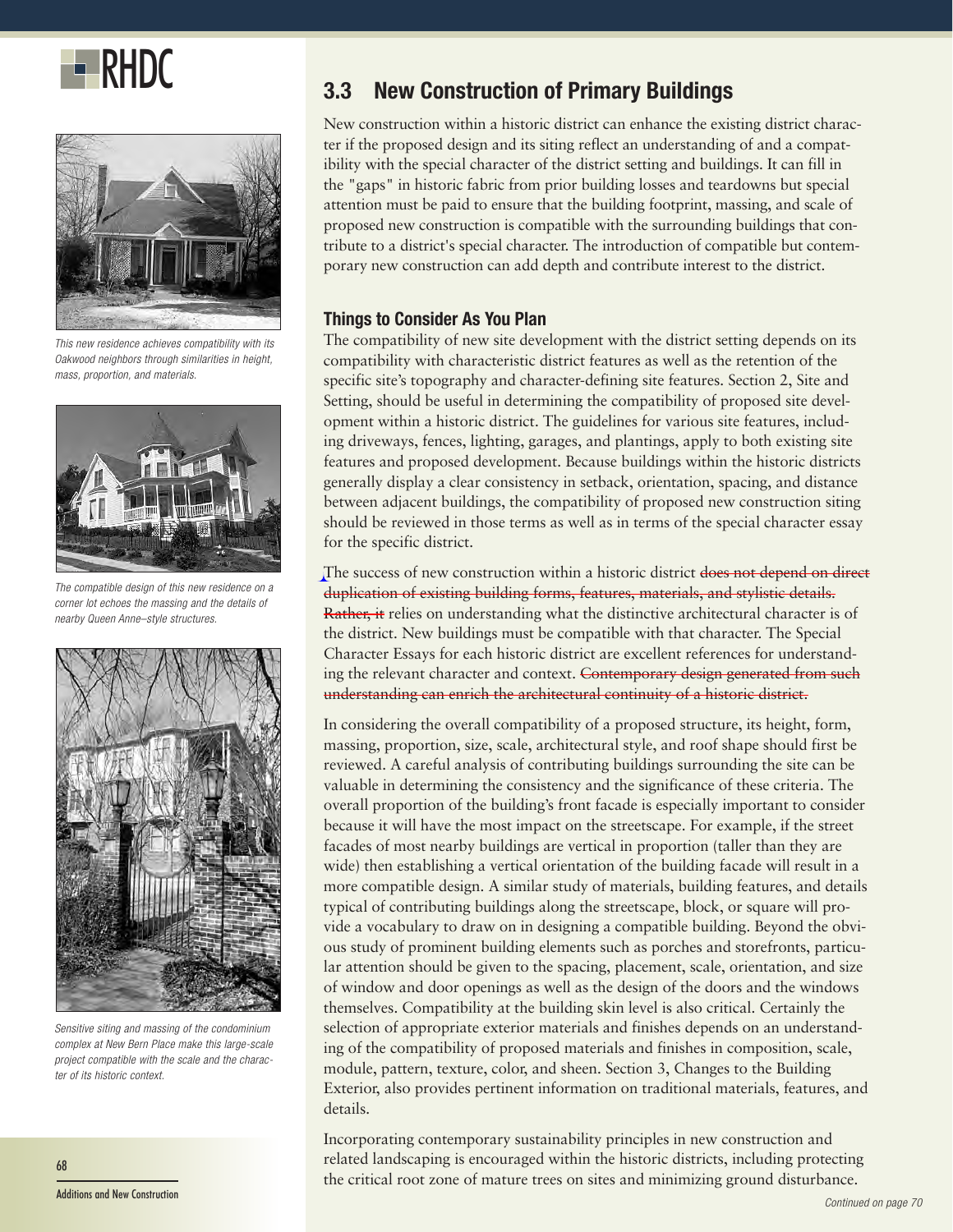

## **3.3 New Construction of Primary Buildings: Guidelines**

- **.1** Site new construction to be congruous with surrounding historic buildings that contribute to the special character of the historic district in terms of setback, orientation, spacing, and distance from adjacent historic buildings.
- **.2** Design new construction so that the overall character of the site, site topography, character-defining site features, trees, and significant district vistas and views are retained.
- **.3** Evaluate in advance and limit any disturbance to the site's terrain during construction to minimize the possibility of destroying unknown archaeological resources.
- **.4** Protect large trees and other significant site features from immediate damage during construction and from delayed damage due to construction activities, such as loss of root area or compaction of the soil by equipment. It is especially critical to avoid compaction of the soil within the critical root zone.
- **.5** It is appropriate to implement a tree protection plan prior to the commencement of construction activities.
- **.6** Conform to the design guidelines found in Section 2 regarding site and setting in developing a proposed site plan.
- **.7** Design new buildings to be congruous with surrounding buildings that contribute to the special character of the historic district in terms of height, form, size, scale, massing, proportion, architectural style, and roof shape. The height of new buildings should generally fall within 10 percent of wellrelated nearby buildings.
- **.8** Design the proportion of the proposed new building's front facade to be compatible with the front facade proportion of surrounding historic buildings.
- **.9** Design the spacing, placement, scale, orientation, proportion, and size of window and door openings in proposed new construction to be compatible with the surrounding buildings that contribute to the special character of the historic district.
- **.10** Select materials and finishes for proposed new buildings that are compatible with historic materials and finishes found in the surrounding buildings that contribute to the special character of the historic district.
- **.11** Design new buildings so that they are compatible with but discernible from contributing buildings in the district.
- **.12** It is not appropriate to introduce new buildings whose proportion of built mass to open space on their site significantly varies from the surrounding buildings that contribute to the special character of the historic district.



*Above, compatible contemporary new construction. Below, a compatible building that combines simplified details from both the late Victorian and Craftsman architectural styles yet steps outside those house types with its inset front porch.*